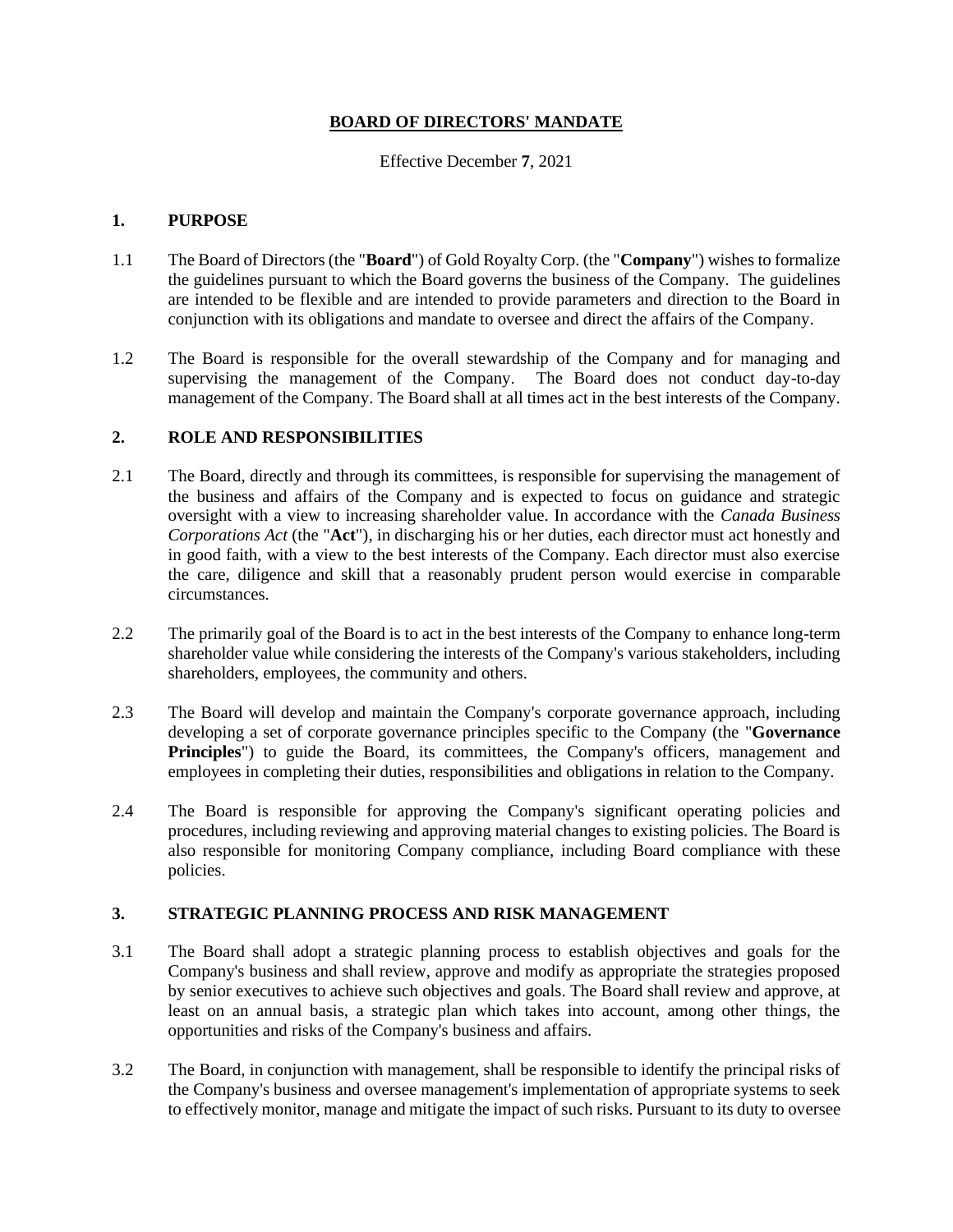the implementation of effective risk management policies and procedures, the Board may delegate to applicable Board committees the responsibility for assessing and implementing appropriate policies and procedures to address specified risks, including delegation of financial and related risk management to the Audit Committee of the Board and delegation of risks associated with compensation policies and practices to the Compensation Committee of the Board.

# **4. ORGANIZATION OF THE BOARD**

- 4.1 The composition of the Board shall comply with applicable corporate and securities laws.
- 4.2 At least 50% of the directors shall be "independent" directors until the second fiscal year that commences after the Company's initial listing on the NYSE American, and thereafter, at least a majority of the directors shall be "independent" directors. A director shall be considered independent if he or she meets the criteria for independence established by applicable laws and the rules of any stock exchange upon which the Company's securities are listed, including National Instrument 58-101 – *Disclosure of Corporate Governance Practices*.
- 4.3 Each year the Board shall review the relationship that each member of the Board has with the Company in order to satisfy itself that the relevant independence criteria have been met.
- 4.4 The Board may:
	- (i) appoint a chair of the Board (the "**Chair**") and prescribe his or her powers and duties; and
	- (ii) appoint a lead director of the Board ("**Lead Director**") and prescribe his or her powers and duties.
- 4.5 If, and as long as, the Chair is not an independent director, the Board shall appoint, from among its independent members and upon recommendation by its independent members, a Lead Director to hold office until the earlier of: (i) the appointment of an independent Chair; and (ii) the appointment of his or her successor by the Board. A Lead Director shall, if required in accordance with the foregoing, be appointed annually.
- 4.6 The Board may appoint a day or days in any month or months for regular meetings of the Board at a place and hour to be named.
- 4.7 In the event of a change of the status or credentials underlying a Board member's appointment to the Board, the member so affected should, on his or her own initiative, discuss the change with the Chair so that there is an opportunity for the Board to review the continued appropriateness of Board membership under his or her new circumstances. Each case will be dealt with on its own merits, but as a rule, a member of the Board is expected to tender his or her resignation if there is a change in his or her credentials and circumstances that result in his or her candidacy no longer meeting the requirements of Board membership.
- 4.8 Unless specified otherwise, the following procedural rules apply to committees of the Board:
	- (i) the Board may appoint one or more committees of the Board, however designated, and delegate to any such committee any of the powers of the Board except those which pertain to items which, under Act, a committee of the Board has no authority to exercise. At a minimum, the Board will establish an Audit Committee, Compensation Committee and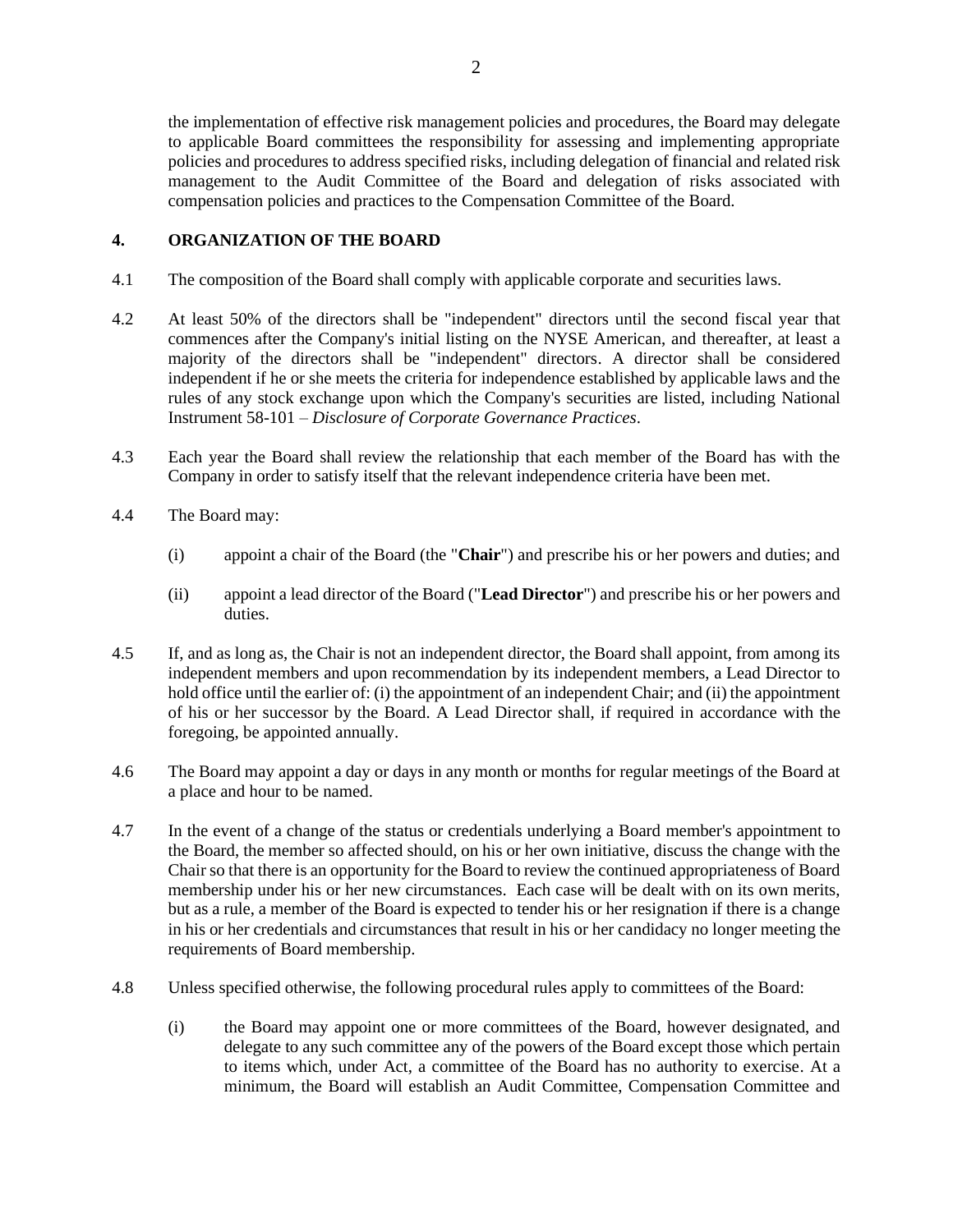Nominating and Corporate Governance Committee, which shall be comprised of entirely independent directors;

- (ii) the powers of a committee of the Board may be exercised by a meeting at which a quorum is present or by resolution in writing signed by all members of such committee who would have been entitled to vote on that resolution at a meeting of the committee. Meetings of any such committee may be held at any place in or outside Canada;
- (iii) the Board may from time to time appoint such advisory bodies as it may deem advisable; and
- (iv) each committee and advisory body shall have the power to fix its quorum at not less than a majority of its members, to elect its chair, and to regulate its procedure.
- 4.9 The Board shall be composed of between three (3) and ten (10) directors, the number of directors within that range to be fixed by resolution of the Board from time to time. The size of the Board should enable its members to effectively and responsibly discharge their responsibilities to the Company.
- 4.10 Except as set out in the Bylaws of the Company, Board members shall be elected at the annual meeting of shareholders of the Company each year and shall serve until their successors are duly elected.

# **5. POSITION DESCRIPTIONS**

The Board will develop clear position descriptions for the Chair of the Board and any Lead Director. The Board, together with the Chief Executive Officer ("**CEO**") will develop a clear position description for the CEO (including delineating management responsibilities) and will develop or approve the corporate goals and objectives that the CEO is responsible for meeting.

## **6. MANAGEMENT OVERSIGHT**

The Board will oversee Company's management, including:

- (i) appointing, training and monitoring the CEO and other senior management;
- (ii) developing the CEO's position description in accordance with Section 5;
- (iii) developing or approving the corporate goals and objectives of the CEO and of other senior management;
- (iv) determining (including through the Compensation Committee) the compensation of the CEO and of other senior management; and
- (v) assessing the performance of the CEO and other senior management, taking into consideration: (a) such person's position description; (b) such person's goals and objectives; (c) the Governance Principles, including the individual's adherence to the Governance Principles; (d) the efforts made by such person to promote a culture of integrity at the Company; and (e) any strategic plan in accordance with Section 3 hereof.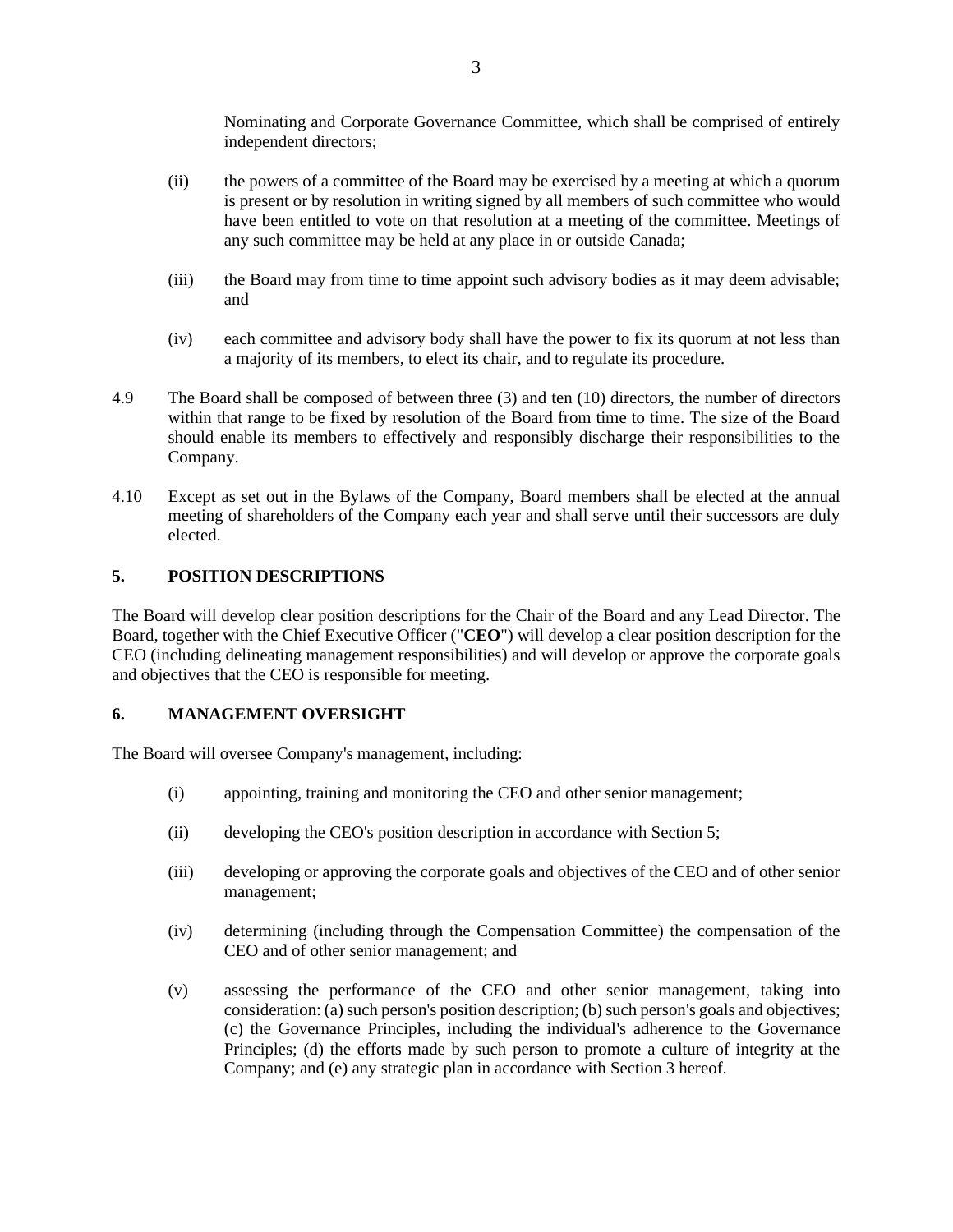- 7.1 The Board shall have adequate resources to discharge its responsibilities. The Chair shall be empowered to engage advisors as may be appropriate from time to time to advise the Chair on the Board with respect to duties and responsibilities.
- 7.2 The Board members are expected to devote the time and attention to the Company's business and affairs necessary to discharge their duties as members of the Board effectively, which include, but are not limited to, high attendance records at Board meetings and the review of any materials prepared in connection with such meetings. Each Board member is expected to be sufficiently knowledgeable of the business of the Company, including its financial statements and the risks it faces, to ensure active and effective participation in the deliberations of the Board and of each committee on which he or she serves. Subject to this requirement, the Board members shall not be subject to any restrictions with respect to their activities outside of their relationship with the Company, including their services as directors of other corporations or charitable organizations so long as such is in accordance with all of the Company's other policies and charters and applicable laws.
- 7.3 The proceedings and deliberations of the Board and its committees are confidential. Each Board member will maintain the confidentiality of information received in connection with his or her service as a director.
- 7.4 The Board shall meet not less than four times per year.
- 7.5 Meetings of the Board will be called, scheduled and held in accordance with the Company's constating documents, including its articles and by-laws, as well as under applicable corporate laws.
- 7.6 The meetings of the Board shall ordinarily include the CEO (if not a director) and shall periodically include other senior officers as may be appropriate and as may be desirable to enable the Board to become familiar with the Company's management team and affairs.
- 7.7 The Chair shall act as, or appoint a secretary, who shall keep minutes of its meetings in which shall be recorded all actions taken by the Board. Such minutes shall be made available to the directors and shall be approved by the Board for entry in the records of the Company.
- 7.8 Each director is expected to be diligent in preparing for and attending meetings of the Board and any committee of which he or she is a member. A director who is unable to attend a Board or committee meeting may participate by teleconference.
- 7.9 Members of the Board shall have the right, for the purposes of discharging their respective powers and responsibilities, to inspect the relevant records of the Company and its subsidiaries.
- 7.10 Members of the Board, subject to approval of the chair to the Company's Nominating and Corporate Governance Committee or Compensation Committee, may retain separate counsel to deal with issues relating to their responsibilities as members of the Board.
- 7.11 The independent directors will meet separately after every regularly scheduled Board meeting without the non-independent members and members of management in attendance. At other nonregularly scheduled Board meetings, if there are any non-management directors who are not independent directors, the independent directors shall have the opportunity to meet at the conclusion of each meeting of the Board with only independent directors present. The independent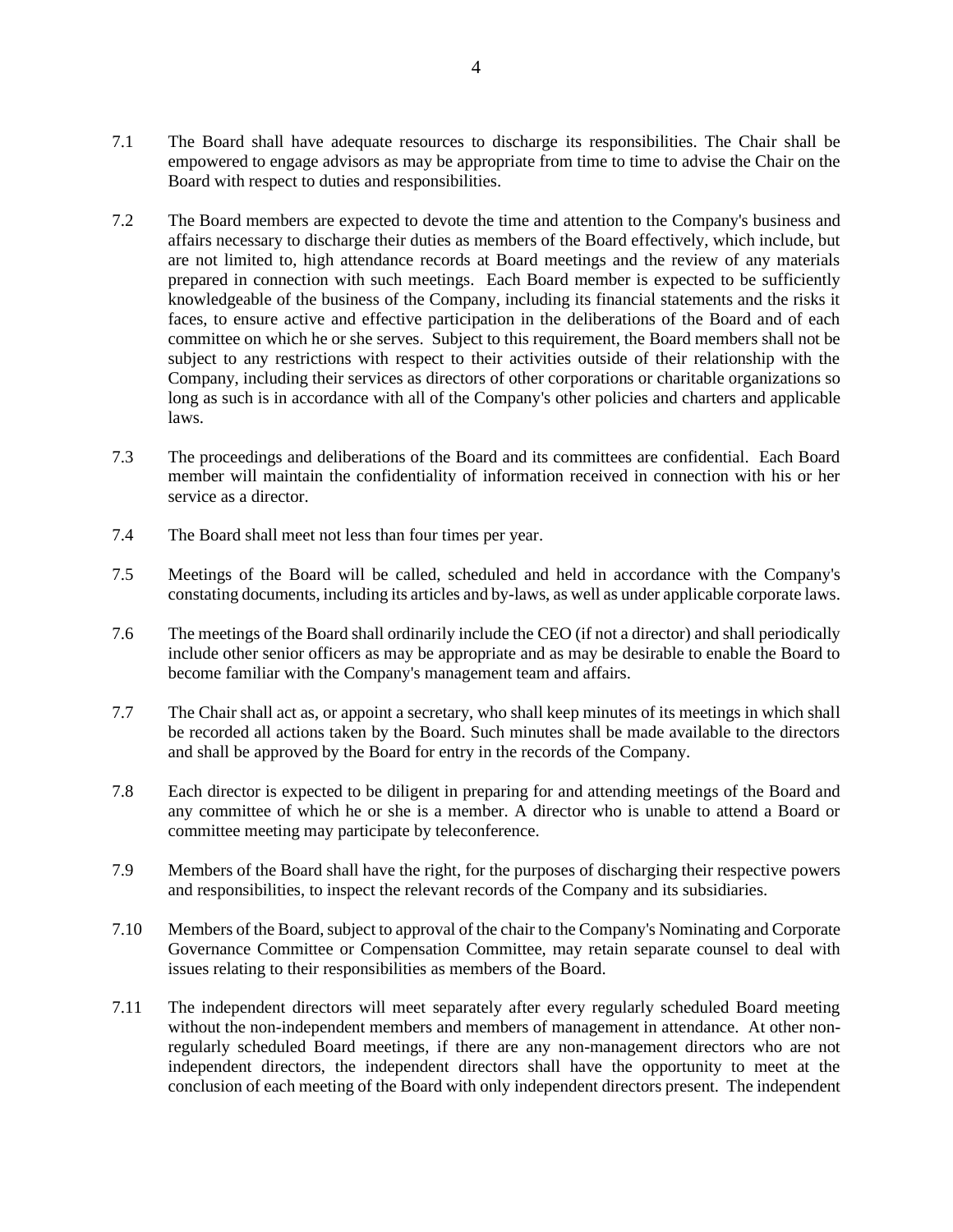directors may also hold other meetings at such times and with such frequency as the independent directors consider necessary.

## **8. DIRECTOR EDUCATION AND TRAINING**

- 8.1 The Board will provide newly elected directors with an orientation program to educate them on the Company, their roles and responsibilities on the Board or Board committees, as well as the Company's internal controls, financial reporting and accounting practices. In addition, directors will, from time to time, as required, receive:
	- (i) training to increase their skills and abilities, as it relates to their duties and their responsibilities on the Board; and
	- (ii) continuing education about the Company to maintain a current understanding of the Company's business, including its operations, internal controls, financial reporting and accounting practices.

## **9. ASSESSMENTS**

- 9.1 The Board, the Committees and each director will perform an annual self-assessment on its, his or her contribution and effectiveness. The Board will consider its Mandate and any Committee will consider its charter, and any director will consider his or her position description, when performing a self-assessment.
- 9.2 The Board will assess, on at least an annual basis, any policy, procedure, guideline or standard, including this Mandate, created by the Board to manage or fulfill its roles, duties and responsibilities, to ensure that they remain current and relevant. The Board will ensure that each Committee shall perform the same assessment in relation to any Committee policy, procedure, guideline or standard.

# **10. FINANCIAL REPORTING AND INTERNAL CONTROLS AND REGULATORY FILINGS**

- 10.1 The Board shall review and monitor, with the assistance of the Audit Committee, the adequacy and effectiveness of the Company's system of internal control over financial reporting, including any significant deficiencies or changes in internal control and the quality and integrity of the Company's external financial reporting processes.
- 10.2 The Board shall approve applicable regulatory filings that require or are advisable for the Board to approve, which the Board may delegate in accordance with Section 4.8 of this mandate. These include, but are not limited to, the annual audited financial statements, interim financial statements and related management discussion and analysis accompanying such financial statements, management information circulars, annual information forms (including annual reports on Form 20-F), offering documents and other applicable disclosure.

## **11. CORPORATE DISCLOSURES AND COMMUNICATIONS**

11.1 The Board will seek to ensure that corporate disclosure of the Company complies with all applicable laws, rules and regulations and the rules and regulations of the stock exchanges upon which Company's securities are listed. In addition, the Board shall adopt appropriate procedures designed to permit the Board to receive feedback from shareholders on material issues.